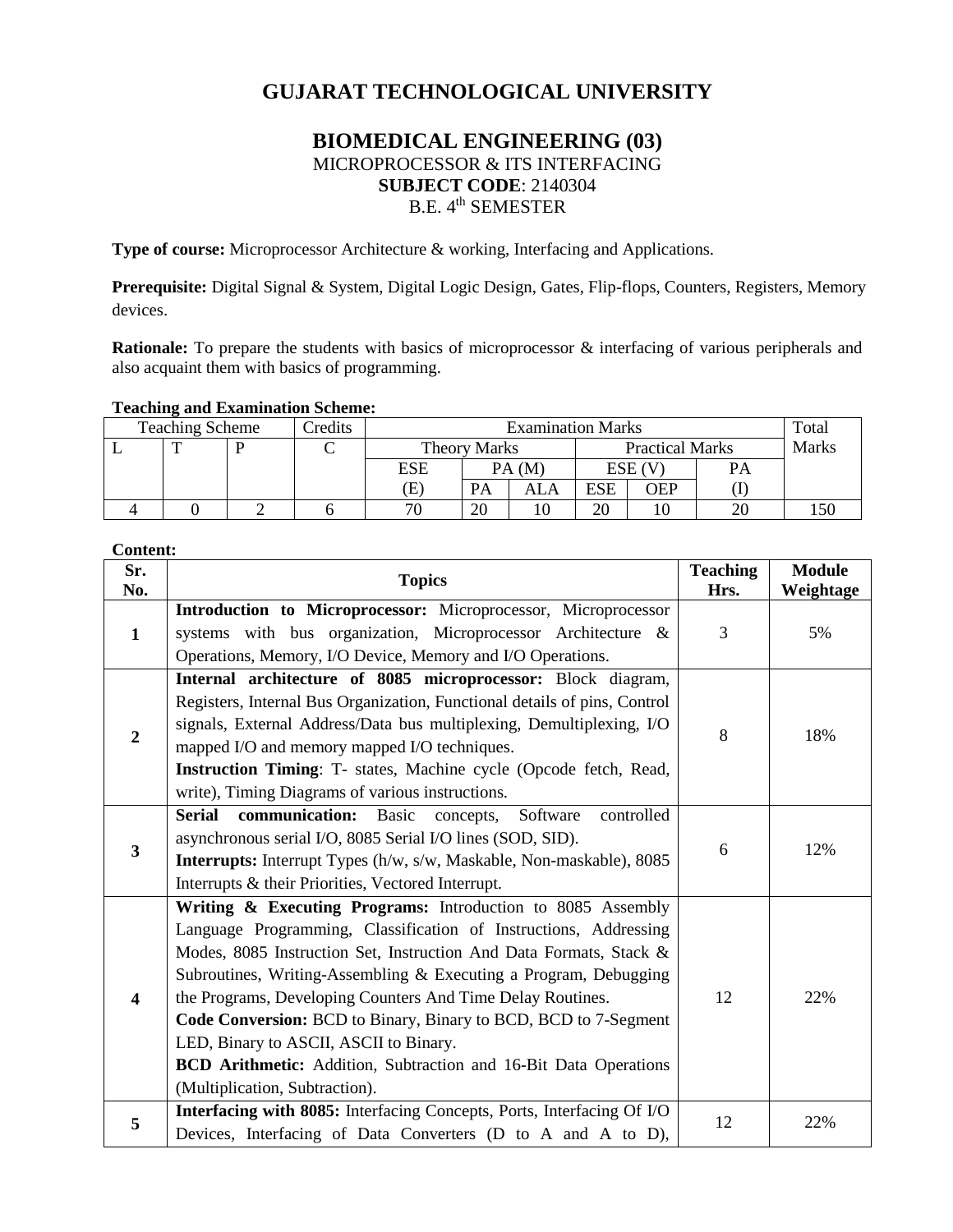|                | Multipurpose Programmable Device (8155), Programmable peripheral<br>interface (8255), Programmable Display/Keyboard interface (8279),<br>Programmable timer interface (8253/8254), Programmable Interrupt<br>Controller (8259A), Programmable serial communication interface<br>(8251A).                                                                                                                                                                                      |   |     |
|----------------|-------------------------------------------------------------------------------------------------------------------------------------------------------------------------------------------------------------------------------------------------------------------------------------------------------------------------------------------------------------------------------------------------------------------------------------------------------------------------------|---|-----|
| 6              | <b>Communication Protocols:</b> Parallel Communication<br><b>Protocols</b><br>(Centronics, IEEE-488), Serial Communication Protocols (RS-232,<br>USB)                                                                                                                                                                                                                                                                                                                         | 4 | 6%  |
| $\overline{7}$ | 8085 Applications: Interfacing of Data Acquisition System using<br>ADC0809 with 8085 $\&$ Programming, Interfacing of 4 x 4 Matrix<br>keyboard with 8085 $&$ Programming, Interfacing of LCD with 8085 $&$<br>Programming, Interfacing of 7-segment display with $8085 \&$<br>Programming, Traffic light control, Stepper motor control, Flashing of<br>LED's, Roll your name on 7-Segment display, Receive serial message<br>using 8251, Transmit serial message using 8251. | 9 | 15% |

### **Suggested Specification table with Marks (Theory):**

| <b>Distribution of Theory Marks</b> |       |         |         |             |  |  |
|-------------------------------------|-------|---------|---------|-------------|--|--|
| R Level                             | Level | A Level | N Level | Level<br>E. |  |  |
| 25%                                 | 25%   | 30%     | 5%      | 15%         |  |  |

**Legends: R: Remembrance; U: Understanding; A: Application, N: Analyze and E: Evaluate and above Levels (Revised Bloom's Taxonomy)**

Note: This specification table shall be treated as a general guideline for students and teachers. The actual distribution of marks in the question paper may vary slightly from above table.

#### **Reference Books:**

- 1. Microprocessor Architecture, Programming, and Applications with the 8085 by Ramesh S. Gaonkar, Pub: Penram International.
- 2. Microcomputers and Microprocessors: The 8080, 8085 and Z-80 Programming, Interfacing and Troubleshooting by John E. Uffenbeck.
- 3. Microprocessor and Microcontroller fundamentals. The 8085 and 8051 Hardware and Software by William Kleitz.
- 4. 0000 to 8085: Introduction to Microprocessors for Engineers and Scientists, Ghosh and Sridhar, PHI,  $2<sup>nd</sup>$  ed.
- 5. Microprocessor Lab Primer by K. A. Krishnamurthy, Interline Publishing

#### **Course Outcomes:**

After successful completion of the course students should be able to:

- 1. Identify the basic element and functions of microprocessor.
- 2. Describe the architecture of microprocessor and its peripheral devices.
- 3. Apply the programming techniques in developing the assembly language program for microprocessor application.
- 4. Demonstrate fundamental understanding on the operation between the microprocessor and its interfacing devices.